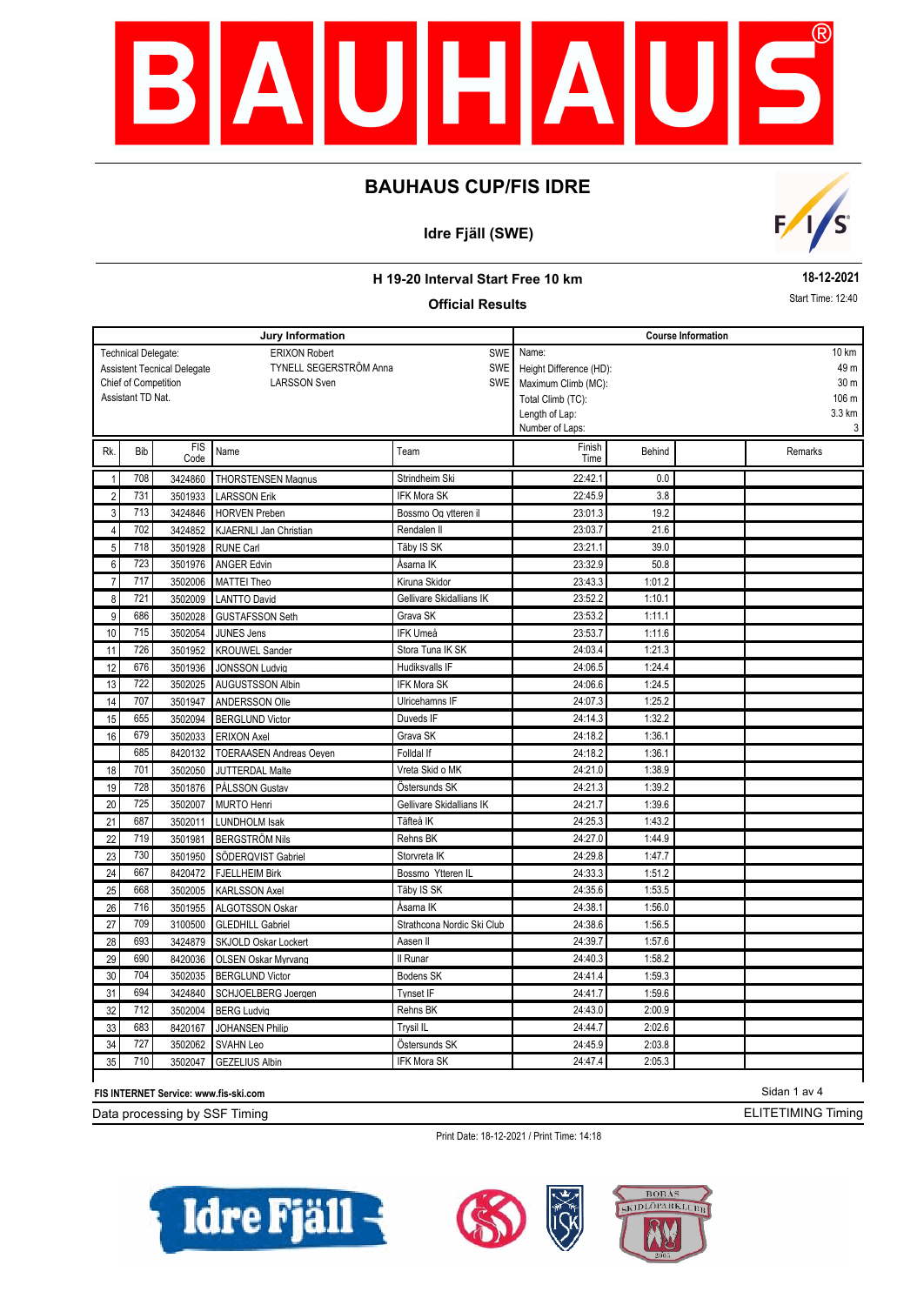

## **Idre Fjäll (SWE)**



#### **H 19-20 Interval Start Free 10 km**

### **Official Results**

**18-12-2021** Start Time: 12:40

| Rk. | <b>Bib</b> | <b>FIS</b><br>Code | Name                          | Team                     | Finish<br>Time | Behind | Remarks |
|-----|------------|--------------------|-------------------------------|--------------------------|----------------|--------|---------|
| 36  | 673        | 8420254            | <b>FERAGEN Sebastian Roed</b> | <b>Tynset IF</b>         | 24:53.8        | 2:11.7 |         |
| 37  | 696        | 3501901            | <b>JONSSON Alexander</b>      | IF Hallby SOK            | 25:03.7        | 2:21.6 |         |
| 38  | 706        | 3501987            | <b>FROST Anders</b>           | Dala-Järna IK            | 25:04.9        | 2:22.8 |         |
| 39  | 662        | 3501964            | <b>HOLMGREN Viktor</b>        | Täfteå IK                | 25:05.7        | 2:23.6 |         |
| 40  | 698        | 3502017            | MARKSTRÖM Simon               | Luleå Gjutarens IF       | 25:21.3        | 2:39.2 |         |
| 41  | 703        | 3501960            | <b>NORDGREN Melker</b>        | Falu IK Skidklubb        | 25:21.5        | 2:39.4 |         |
| 42  | 711        | 3502029            | <b>BERG Hjalmar</b>           | Sunne SLF                | 25:23.5        | 2:41.4 |         |
| 43  | 714        | 3501971            | <b>WESTBERG Eric</b>          | SK Bore Torsby           | 25:34.8        | 2:52.7 |         |
| 44  | 682        | 3502067            | JOHANSSON Erik                | Domnarvets GOIF          | 25:43.3        | 3:01.2 |         |
|     | 697        | 3220052            | <b>SLIMON James</b>           | <b>Highland Nordic</b>   | 25:43.3        | 3:01.2 |         |
| 46  | 688        | 3501957            | <b>NILSSON Simon</b>          | IF Hallby SOK            | 25:43.8        | 3:01.7 |         |
| 47  | 675        | 3501942            | <b>OLSEN Kasper</b>           | Grava SK                 | 25:47.6        | 3:05.5 |         |
| 48  | 646        | 3502063            | <b>ISACSSON Axel</b>          | Ulricehamns IF           | 25:48.6        | 3:06.5 |         |
| 49  | 671        | 3502053            | <b>GEDDA Hialmar</b>          | OK Landehof              | 25:49.7        | 3:07.6 |         |
| 50  | 663        | 3502032            | SUNDÉN Viktor                 | Strömnäs GIF Skidklubb   | 25:54.3        | 3:12.2 |         |
| 51  | 665        | 3501940            | SJÖGREN Hugo                  | Tranemo IF Skidklubb     | 25:55.7        | 3:13.6 |         |
| 52  | 680        | 3501962            | <b>LUNDSTRÖM Martin</b>       | Bodens SK                | 26:01.8        | 3:19.7 |         |
| 53  | 677        | 3501927            | <b>LENZ Jonas</b>             | Matfors SK               | 26:07.1        | 3:25.0 |         |
| 54  | 720        | 3501966            | <b>HEDSTRÖM Gustav</b>        | Östersunds SK            | 26:08.0        | 3:25.9 |         |
| 55  | 672        | 3502056            | <b>ANDERBERG Ludvig</b>       | IFK Mora SK              | 26:10.8        | 3:28.7 |         |
| 56  | 681        | 3502057            | OSCARSSON Jon                 | Ås IF                    | 26:12.8        | 3:30.7 |         |
| 57  | 699        | 3502061            | LÅNGBERG Wille                | Hudiksvalls IF           | 26:13.2        | 3:31.1 |         |
| 58  | 659        | 3502020            | ANGELSIÖÖ Elliot              | Storvreta IK             | 26:13.9        | 3:31.8 |         |
| 59  | 637        | 3502012            | NYQVIST Albin                 | OK Landehof              | 26:14.7        | 3:32.6 |         |
| 60  | 689        | 3502073            | SWÄRD Herman                  | Tidaholm SOK Sisu        | 26:15.0        | 3:32.9 |         |
| 61  | 664        | 3502018            | <b>OLSEN Måns</b>             | Grava SK                 | 26:16.4        | 3:34.3 |         |
| 62  | 650        | 3502036            | <b>STRAND Filip</b>           | Domnarvets GOIF          | 26:20.9        | 3:38.8 |         |
| 63  | 669        | 3502043            | <b>GEORGSSON Kalle</b>        | Högbo GIF                | 26:21.1        | 3:39.0 |         |
| 64  | 656        | 3501931            | <b>NORDIN Laban</b>           | Vårby IK                 | 26:21.4        | 3:39.3 |         |
| 65  | 700        | 3424843            | <b>VERDENIUS Jacob</b>        | Tolga IL                 | 26:21.5        | 3:39.4 |         |
| 66  | 670        | 3502072            | <b>HELLDÉN Walter</b>         | Gellivare Skidallians IK | 26:22.1        | 3:40.0 |         |
| 67  | 684        | 3502016            | <b>VINCENT Tor</b>            | Sätra IF                 | 26:29.2        | 3:47.1 |         |
| 68  | 647        | 3502015            | <b>LIGNELL Arve</b>           | Lucksta IF               | 26:31.8        | 3:49.7 |         |
| 69  | 653        | 3502046            | LÖFGREN Emil                  | Täfteå IK                | 26:35.2        | 3:53.1 |         |
| 70  | 705        | 3501932            | <b>BLOMQUIST Birk</b>         | Rehns BK                 | 26:49.0        | 4:06.9 |         |
| 71  | 661        | 3501990            | <b>MIERNIK Gabriel</b>        | Gellivare Skidallians IK | 26:50.6        | 4:08.5 |         |
| 72  | 641        | 3502030            | <b>KARLBERG Lukas</b>         | <b>IK Rex</b>            | 26:51.8        | 4:09.7 |         |
| 73  | 635        | 3502031            | KÖLD Carl-Filip               | Medåkers IF              | 26:57.6        | 4:15.5 |         |
| 74  | 674        | 3501945            | <b>LUNDBERG Oskar</b>         | Borås SK                 | 27:02.7        | 4:20.6 |         |
| 75  | 695        | 3502023            | <b>ALMGREN Markus</b>         | <b>IFK Mora SK</b>       | 27:07.5        | 4:25.4 |         |
| 76  | 631        | 3502068            | MANNELQVIST Axel              | Vårby IK                 | 27:13.3        | 4:31.2 |         |
| 77  | 678        | 3501999            | <b>BRANDT Erik</b>            | Domnarvets GOIF          | 27:16.0        | 4:33.9 |         |

**FIS INTERNET Service: www.fis-ski.com**

Data processing by SSF Timing

Print Date: 18-12-2021 / Print Time: 14:18







ELITETIMING Timing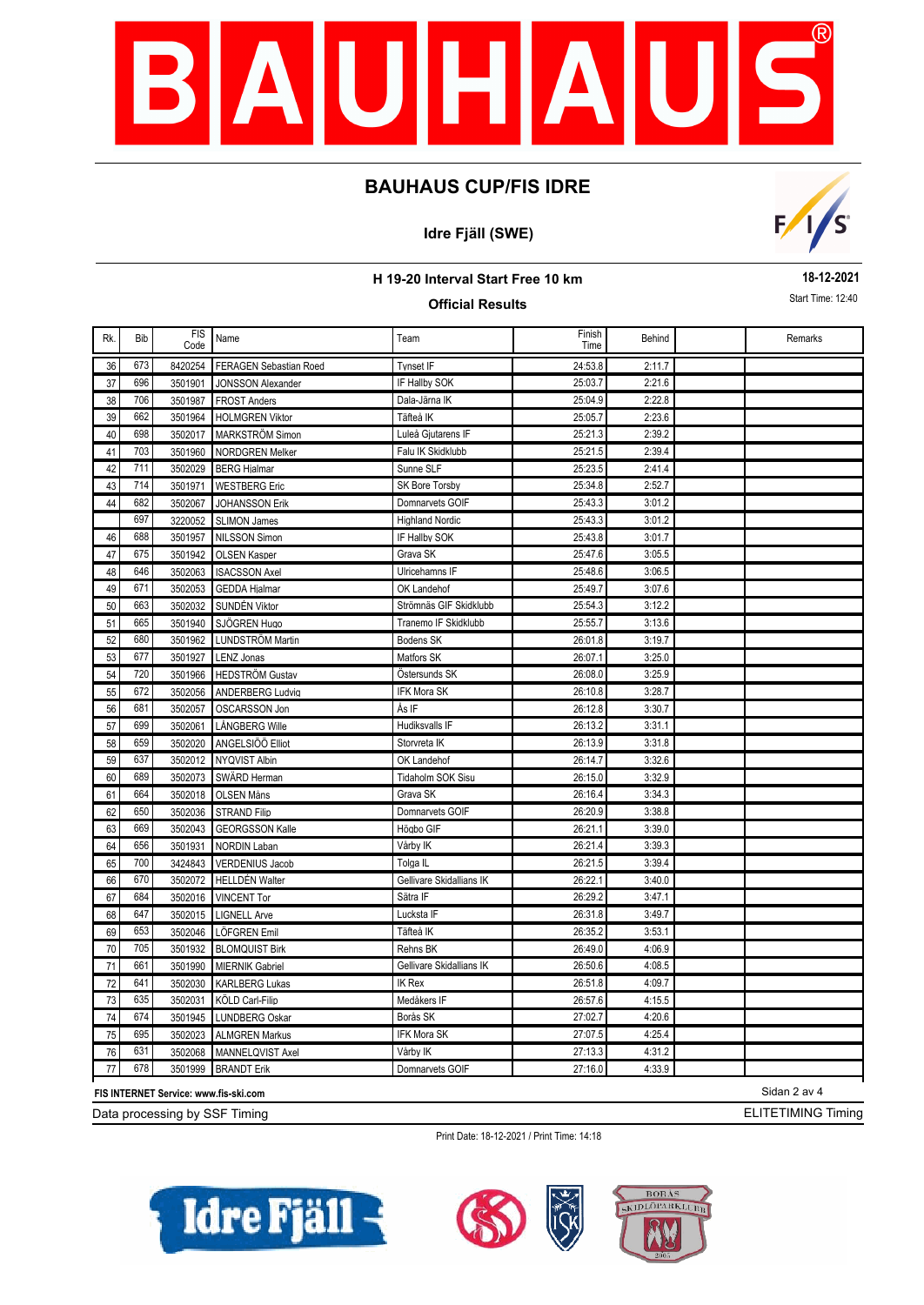

## **Idre Fjäll (SWE)**



### **H 19-20 Interval Start Free 10 km**

## **Official Results**

**18-12-2021** Start Time: 12:40

| Rk. | Bib                   | <b>FIS</b><br>Code | Name                                   | Team                       | Finish<br>Time                | Behind  |  | Remarks |  |  |  |
|-----|-----------------------|--------------------|----------------------------------------|----------------------------|-------------------------------|---------|--|---------|--|--|--|
| 78  | 639                   | 3502037            | <b>BERGMAN Jonathan</b>                | Fagersta Södra IK          | 27:21.1                       | 4:39.0  |  |         |  |  |  |
| 79  | 644                   | 3502058            | <b>BRYNE Erik</b>                      | Domnarvets GOIF            | 27:22.4                       | 4:40.3  |  |         |  |  |  |
| 80  | 640                   | 3502024            | <b>KROUWEL Frank</b>                   | Stora Tuna IK SK           | 27:31.4                       | 4:49.3  |  |         |  |  |  |
| 81  | 691                   | 3502083            | <b>BLOMBERG Albin</b>                  | Rehns BK                   | 27:33.3                       | 4:51.2  |  |         |  |  |  |
| 82  | 657                   | 3502000            | <b>HELLGREN Alfred</b>                 | Hägglunds Ski Team SK      | 27:34.5                       | 4:52.4  |  |         |  |  |  |
| 83  | 648                   | 3502086            | <b>KÄLLIDEN Albin</b>                  | Granbergsdals IF           | 27:36.4                       | 4:54.3  |  |         |  |  |  |
| 84  | 660                   | 3501959            | <b>CLAESSON Benjamin</b>               | IF Hallby SOK              | 27:41.7                       | 4:59.6  |  |         |  |  |  |
| 85  | 634                   | 3501978            | <b>KARLSSON Gustav</b>                 | Täby IS SK                 | 27:49.7                       | 5:07.6  |  |         |  |  |  |
| 86  | 645                   | 3502038            | SJÖLUND MYHR Hannes                    | Ås IF                      | 27:51.6                       | 5:09.5  |  |         |  |  |  |
| 87  | 651                   | 3502021            | HÄGGLÖF Sebastian                      | Hägglunds Ski Team SK      | 28:05.2                       | 5:23.1  |  |         |  |  |  |
| 88  | 649                   | 3502066            | SKIÖLD Adrian                          | Borås SK                   | 28:07.5                       | 5:25.4  |  |         |  |  |  |
| 89  | 638                   | 3501956            | <b>PEDERSEN Elias</b>                  | Åsarna IK                  | 28:34.4                       | 5:52.3  |  |         |  |  |  |
| 90  | 658                   | 3780072            | ZILINSKAS Irmantas                     | Anyksciu KKSC              | 28:36.2                       | 5:54.1  |  |         |  |  |  |
| 91  | 692                   | 3501973            | <b>EKENBERG Harald</b>                 | <b>IK Stern</b>            | 28:45.1                       | 6:03.0  |  |         |  |  |  |
| 92  | 666                   | 3501937            | <b>SNELL Tobias</b>                    | Luleå Giutarens IF         | 28:45.4                       | 6:03.3  |  |         |  |  |  |
| 93  | 636                   | 3502060            | <b>MUSSLINDER David</b>                | Falköpings AIK SK          | 29:47.2                       | 7:05.1  |  |         |  |  |  |
| 94  | 643                   | 3220054            | <b>MARSHALL Tristan</b>                | London Hyde Park XC Ski C  | 30:26.2                       | 7:44.1  |  |         |  |  |  |
| 95  | 642                   | 3220060            | <b>BOJARSKI</b> Samuel                 | London Region Nordic Ski C | 30:56.5                       | 8:14.4  |  |         |  |  |  |
| 96  | 633                   | 3502451            | PETERSON Alfons                        | <b>Kimstad GolF</b>        | 34:24.7                       | 11:42.6 |  |         |  |  |  |
|     |                       |                    |                                        |                            |                               |         |  |         |  |  |  |
|     | Did not start         |                    |                                        |                            |                               |         |  |         |  |  |  |
|     | 632                   |                    | 3424854 STENSBY Magnus Martinsen       | Hamar Skiklubb             |                               |         |  |         |  |  |  |
|     | 652                   |                    | 3501985 SAITTON Axel                   | Vårby IK                   |                               |         |  |         |  |  |  |
|     | 729                   |                    | 3501977 WERNER Axel                    | <b>IK Stern</b>            |                               |         |  |         |  |  |  |
|     | Did not finish        |                    |                                        |                            |                               |         |  |         |  |  |  |
|     | 654                   | 3502049            | <b>BJÖRCK Hampus</b>                   | <b>IFK Umeå</b>            |                               |         |  |         |  |  |  |
|     | 724                   | 3502039            | <b>ELVSETH Andreas</b>                 | Offerdals SK               |                               |         |  |         |  |  |  |
|     |                       |                    |                                        |                            |                               |         |  |         |  |  |  |
|     | <b>Jury Decisions</b> |                    |                                        |                            |                               |         |  |         |  |  |  |
|     | Fine                  |                    |                                        |                            |                               |         |  |         |  |  |  |
|     | 641                   | 3502030            | <b>KARLBERG Lukas</b><br><b>IK Rex</b> | <b>SWE</b><br>05 jan 2003  | 343.5 Not wearing transponder |         |  |         |  |  |  |

| FIS INTERNET Service: www.fis-ski.com      | Sidan 3 av 4              |
|--------------------------------------------|---------------------------|
| Data processing by SSF Timing              | <b>ELITETIMING Timing</b> |
| Print Date: 18-12-2021 / Print Time: 14:18 |                           |